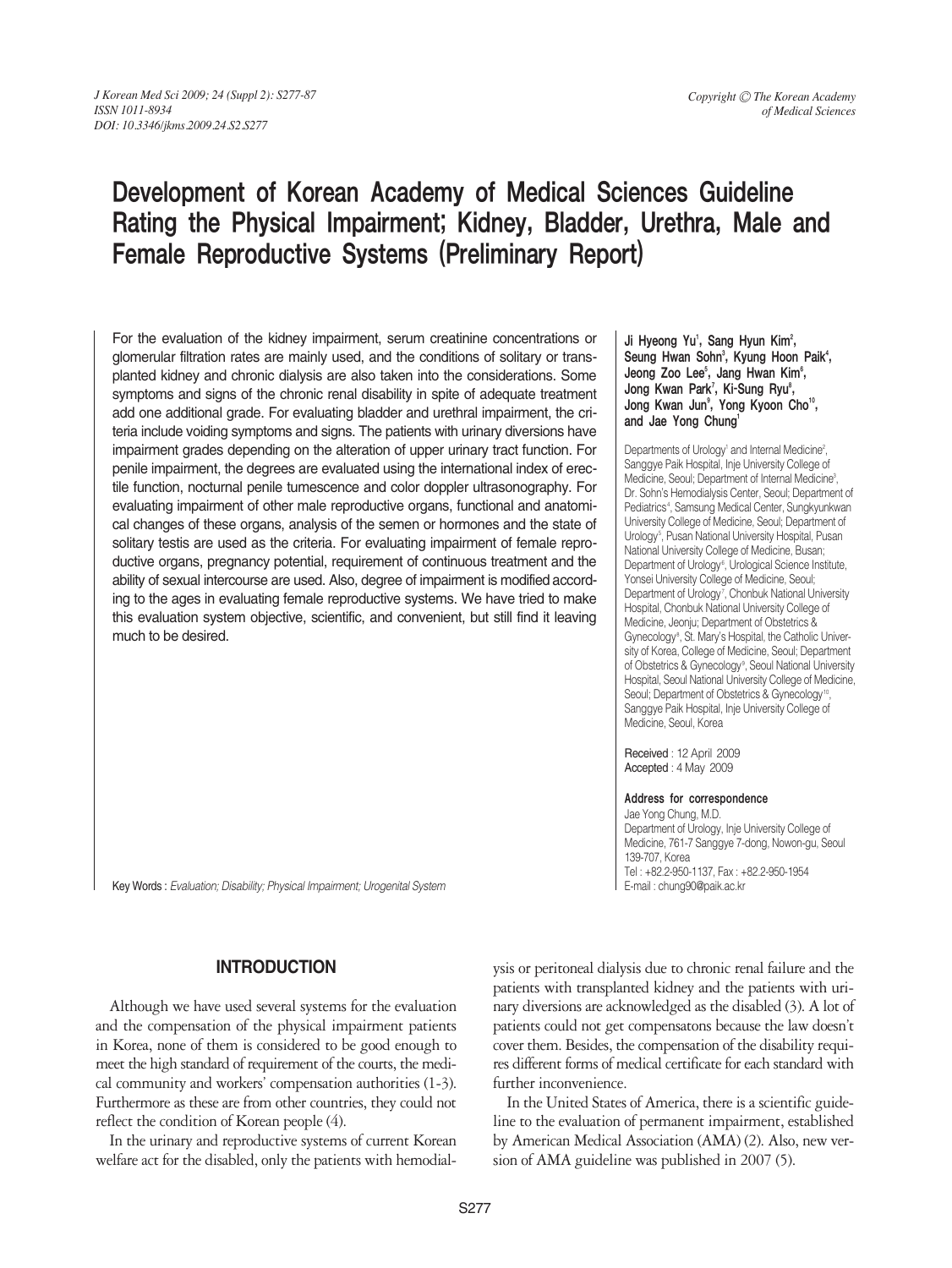Therefore, it is about the time we had a new evaluation system which is not only scientific and useful, but appropriate to the culture and condition of Korean people as well.

The purpose of this report is to describe the resolved criteria of Korean Academy of Medical Sciences (KAMS) committee on a permanent impairment in urinary and reproductive systems, in assessing the severity and in determining the impact of the impairment on the ability to perform daily activities. But this is a preliminary report. A lot of part can be revised through future studies.

# **MATERIALS AND METHODS**

In March 2007, KAMS planned a project for new evaluation of permanent impairment for Korean. It organized 11 committees for each organ and asked them to make new systems on the evaluation of the permanent impairment (6). The committee of genitourinary system consisted of ten physicians who were recommended by Korean Association of Internal Medicine, Korean Urological Association and Korean Society of Obstetrics and Gynecology.

Through two workshops, the members of the committee were informed of the background, purpose, basic concept and rating methods of impairment rating guideline. The evaluation systems for the permanent impairment of European Union, the United States or some countries in Asia (7) were also reviewed.

Especially, the AMA Guideline 5th edition (4) on the evaluation of permanent impairment made a good reference. Also, 6th edition of the AMA Guideline (5) is published in 2007. Nevertheless, we tried to make our own one which would accommodate the culture of Korean people.

An impairment is considered permanent when it has reached Maximal Medical Improvement (MMI); the impairment is nearly well stabilized and it is unlikely to change in the next year with or without medical treatment. Furthermore, the evaluation for the permanent impairment should be done when a patient reaches MMI. (5)

This evaluation guides for genitourinary system consist of four parts; upper urinary tract (kidney), lower urinary tract (bladder & urethra), male reproductive systems including prostate, and female reproductive systems.

# **RESULTS**

Guideline for evaluation of upper urinary tract impairment (Table 1)

Kidney plays important roles in excretion of metabolic waste, acid-base balance, control of blood pressure (BP), and

|                        | Amount of disability |                     |                                                                                                                                                                                                                                                                                                                                              |  |
|------------------------|----------------------|---------------------|----------------------------------------------------------------------------------------------------------------------------------------------------------------------------------------------------------------------------------------------------------------------------------------------------------------------------------------------|--|
| Grade of<br>impairment | Body<br>impairment   | Organ<br>impairment | Description                                                                                                                                                                                                                                                                                                                                  |  |
|                        | 90%                  | 85-100%             | Serum Cr $\geq$ 10 mg/dL or GFR < 15 mL/min<br>In child, serum Cr $\geq$ 4 times of normal Cr value of patient's age or GFR < 15 mL/min/1.73 m <sup>2</sup><br>Patient with 2nd grade and persistent symptoms and signs* of chronic renal disorder in spite of<br>adequate treatment<br>Chronic dialysis patient more than 3 months          |  |
| 2                      | 50%                  | 70-85%              | Serum Cr: 7-10 mg/dL or GFR: 15-30 mL/min<br>In child, serum Cr 3-4 times of normal Cr value of patient's age or GFR of 15-30 mL/min/1.73 m <sup>2</sup><br>Patient with 3rd grade and persistent symptoms and signs* of chronic renal disorder which needs<br>continuous observation or treatment                                           |  |
| 3                      | 30%                  | 55-70%              | Serum Cr: 4-7 mg/dL or GFR: 30-45 mL/min<br>In child, serum Cr 2-3 times of normal Cr value of patient's age or GFR of 30-45 mL/min/1.73 m <sup>2</sup><br>Patient with 4th degree of disability and persistent symptoms and signs* of chronic renal disorder<br>which needs continuous observation or treatment<br>Renal transplant patient |  |
| 4                      | 10%                  | 40-55%              | Serum Cr: 2-4 mg/dL or GFR: 45-60 mL/min<br>In child, serum Cr 1.5-2 times of normal Cr value of patient's age or GFR of 45-60 mL/min/1.73 m <sup>2</sup><br>Unilaterally functioning kidney                                                                                                                                                 |  |

Table 1. Guideline for evaluation of upper urinary tract system impairment

\*, Symptoms and signs of chronic renal disability.

1) Uremic pericarditis (more than moderate degree on echocardiography, etc); 2) Bleeding tendency; 3) Uremic neuropathy (confusion, disorientation, seizure, peripheral neuropathy, etc); 4) Uremic gastroenteritis (nausea, vomiting, uremic fetor, etc); 5) Uremic pruritus; 6) Renal anemia (Hemoglobin ≤10 gm/dL); 7) Malnutrition (Serum albumin <3.0 gm/dL); 8) Severe hypertension (Diastolic blood pressure ≥105 mmHg, Diastolic pressure in child ≥95 percentile of normal diastolic blood pressure of same age; 9) Electrolyte and Acid-base imbalance.

Cr, creatinine; Ccr, Creatinine clearance rate; GFR, glomurular filtration rate.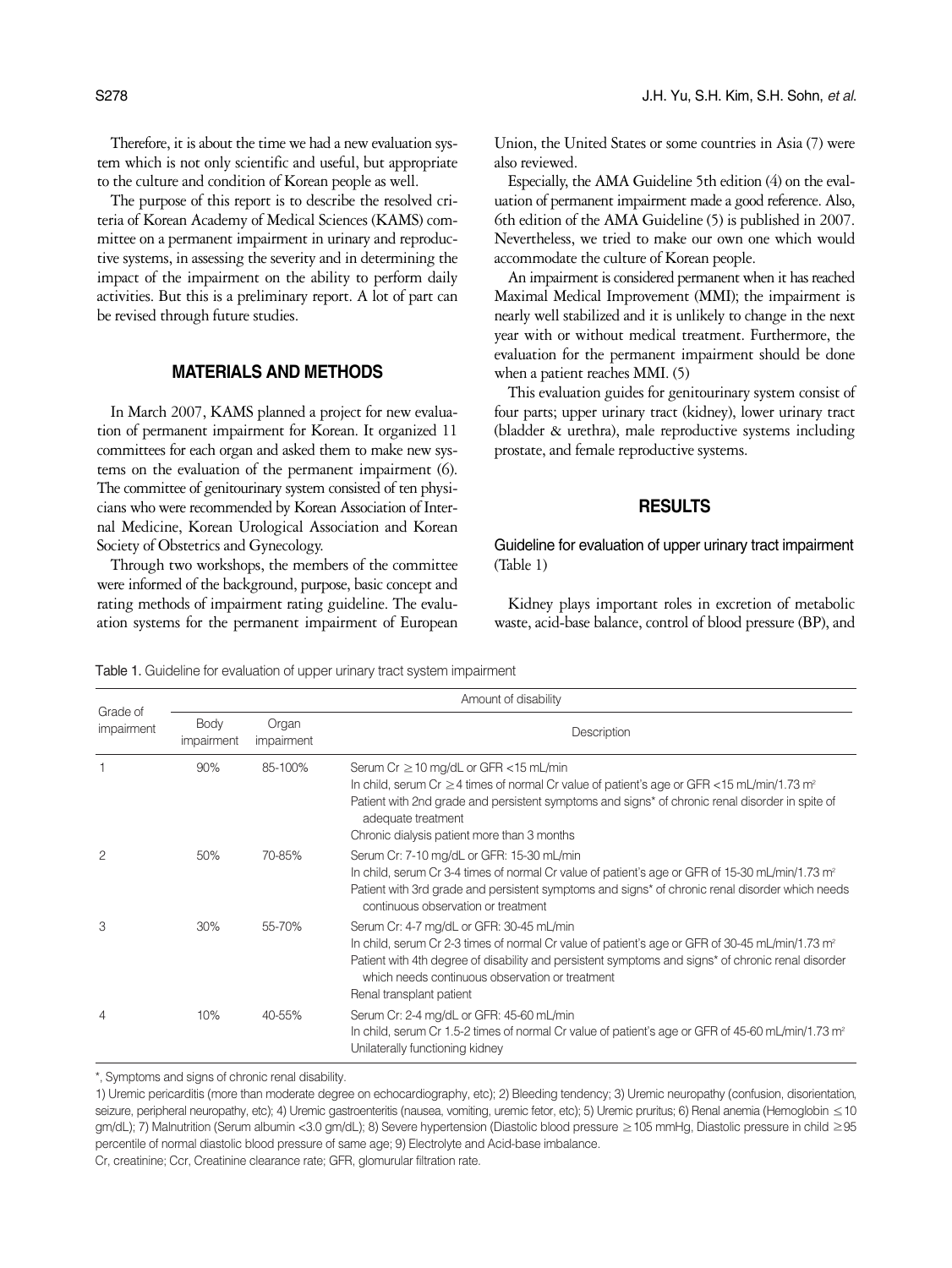erythropoietin production. Serum creatinine (Cr) and creatinine clearance rate (Ccr) account for renal function and are useful to measure upper urinary tract function. Renal impairment is evaluated by medical nephrologist and pediatric nephrologist.

# Symptoms and signs

Symptoms and signs of upper urinary tract impairment are given in Table 1.

# Laboratory findings

Either Serum Cr or Glomerular Filtration Rate (GFR) is used. Based on optimal results, GFR evaluation method is assessed by medical and pediatric nephrologists.

# Disorder grade (Table 1)

Disorder is graded by renal function test, kidney transplantation, dialysis etc.

In case of different results between serum Cr and GFR, the poorer renal function is selected.

Impairment grade is assessed in MMI because of the possibility of disease progression or improvement.

Hemodialysis longer than 3 months due to chronic renal failure (CRF) is recognized as first grade, and kidney transplantation is recognized as third grade. According to the function of transplanted kidney, it can be recognized as more severe grade.

Patients on hemodialysis reach MMI at 3 months after the start of the treatment. Patient with kidney transplantation reaches MMI in 6 months after the surgery. On condition that there is no rejection symptom and a physician decides that the kidney function becomes stabilized. When a patient gets kidney transplantation after hemodialysis, MMI is reached at 3 month after the beginning of the dialysis and the impairment rating should be done in 6 months after the operation.

When children are evaluated, disability rate is added by 10%.

# Guideline for evaluation of lower urinary tract impairment (Table 2)

Lower urinary tract impairment is evaluated by urologists.

## Guideline for lower urinary tract impairment evaluation

The bladder is a urine reservoir that is voluntarily controllable. Normally it permits several hours of urinary retention. Pathologic conditions within or outside the urinary system may induce bladder dysfunction.

In women, the urethra is a urinary passage and has a voluntary sphincter, but no circular smooth muscle sphincter. In men, the urethra has a voluntary sphincter and propulsive muscles, and is a passage for urine and seminal ejaculations.

## Symptoms and signs

Urinary frequency, dysuria, urinary incontinence, urine retention, hematuria, pyuria, passage of urinary calculi, suprapubic mass, diminished urinary stream, extraneous or ectopic urinary openings, periurethral masses, etc.

## Disorder grade

Grade of lower urinary tract impairment would be determined according to Table 2.

Impairment grade is assessed in fixed or stable impairment without disease progression or improvement.

The findings of urodynamic study are not considered in lower urinary tract impairment evaluation.

# Guideline for evaluation of male reproductive organ impairment

The male reproductive organs include the penis, scrotum, testicles, epididymis, spermatic cords, prostate, and seminal vesicles. The percentages would be increased by 50% for men younger than 40 yr, and decreased by 50% for men older than 65 yr.

The impairment of male reproductive organ impairment is evaluated by urologists.

## Guideline for evaluation of penile impairment (Table 3)

The penis has the sexual functions of erection and ejaculation. Urinary function of the penis is discussed before. When evaluating the impairment of penis, consider impairment of both sexual and urinary functions. Impairment of sexual function would be determined according to Table 4. To determine impairment of the whole person, this estimate would be combined with the appropriate percentage for estimated urinary function impairment. This classification also may be used to estimate penile implant impairment.

## Symptoms and signs

Erection and sensation abnormalities of the penis, partial or complete loss of the penis, etc.

#### Disorder grade

Objective techniques useful in evaluating penis function include, but are not limited to, penile tumescence studies, doppler ultrasound penile blood flow evaluations, dynamic cavernosometry, cavernosography and angiography. (8)

Disorder is graded by the degree of vaginal penetration, erection, ejaculation and orgasm using international index of erectile function (IIEF) questionnaire, nocturnal penile tumescence (NPTM) and color doppler ultrasonography (CDU).

# Guideline for evaluation of scrotum impairment (Table 4)

The scrotum covers, protects, and provides a suitable environment for the testicles.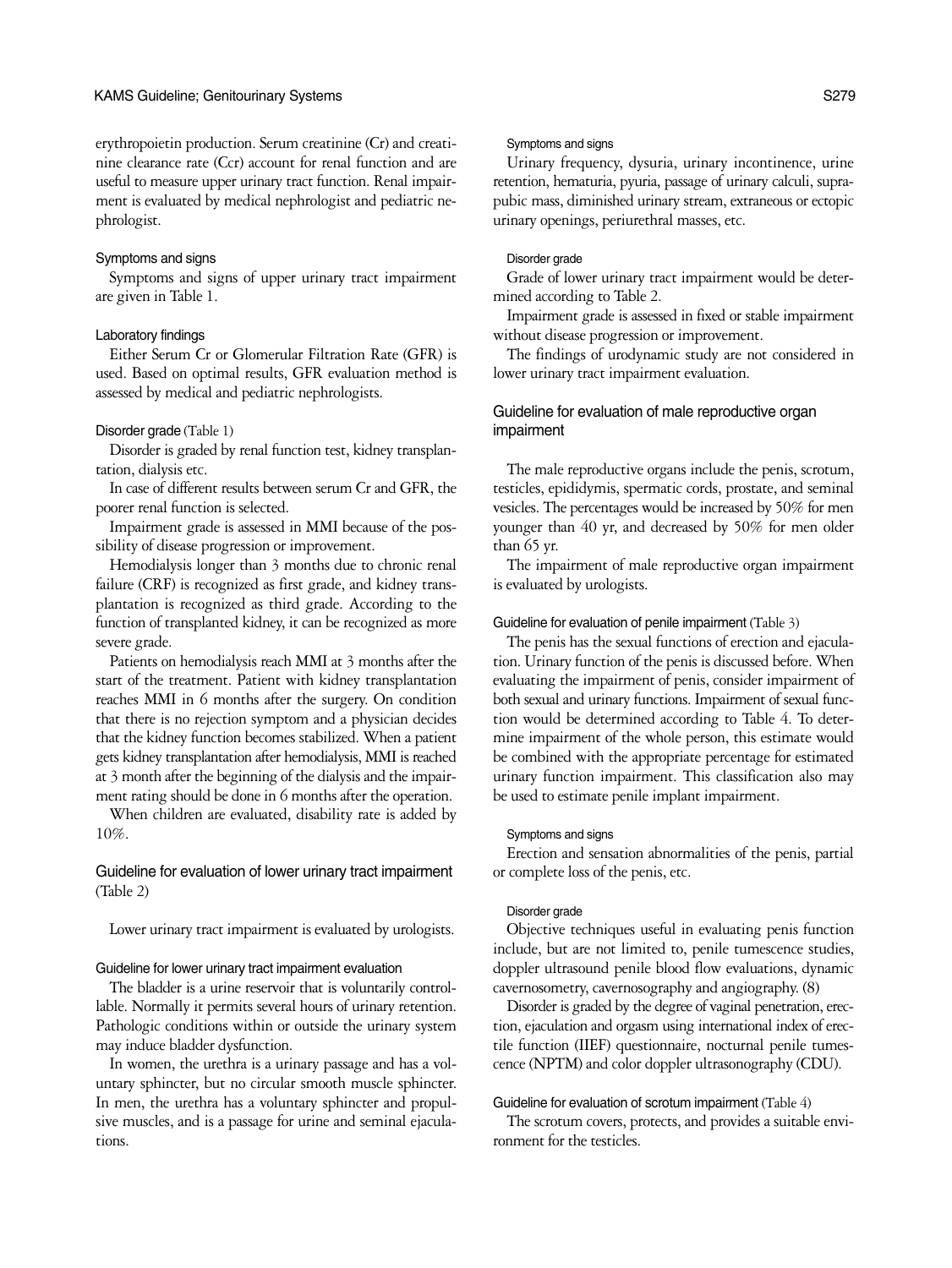|                        | Amount of disability |                     |                                                                                                                                                                                                                                                                                          |  |
|------------------------|----------------------|---------------------|------------------------------------------------------------------------------------------------------------------------------------------------------------------------------------------------------------------------------------------------------------------------------------------|--|
| Grade of<br>impairment | Body<br>impairment   | Organ<br>impairment | Description                                                                                                                                                                                                                                                                              |  |
|                        | 30-39%               | 81-100%             | Impaired bladder reflex activity with loss of voluntary control on micturition resulting in the use<br>permanent urinary diversion (e.g. nephrostomy, ileal conduit, vesicostomy, suprapubic cystostomy<br>or clean intermittent catheterization)                                        |  |
|                        |                      |                     | or<br>Urethral dysfunction causing intermittent or continuous urine dribbling and loss of voluntary urinary<br>control resulting in the use permanent urinary diversion (e.g. suprapubic cystostomy or clean<br>intermittent catheterization)                                            |  |
|                        |                      |                     | or<br>Urethral dysfunction or change of lower urinary tract system resulting in the use permanent bilateral<br>percutaneous nephrostomy                                                                                                                                                  |  |
|                        |                      |                     | and                                                                                                                                                                                                                                                                                      |  |
|                        |                      |                     | Alteration in normal upper urinary tract function is seen directily/indirectly resulting from changes in<br>either bladder or urethral function                                                                                                                                          |  |
| 2                      | 20-29%               | 51-80%              | Impaired bladder reflex activity with loss of voluntary control on micturition resulting in the use<br>permanent urinary diversion (e.g. nephrostomy, ileal conduit, vesicostomy, suprapubic cystostomy<br>or clean intermittent catheterization)                                        |  |
|                        |                      |                     | or                                                                                                                                                                                                                                                                                       |  |
|                        |                      |                     | Urethral dysfunction causing intermittent or continuous urine dribbling and loss of voluntary urinary<br>control resulting in the use permanent urinary diversion (e.g. suprapubic cystostomy or clean<br>intermittent catheterization)                                                  |  |
|                        |                      |                     | or                                                                                                                                                                                                                                                                                       |  |
|                        |                      |                     | Residual urethral blockage of over 75% upon cystoscopy, urethroscopy or performance of a voiding<br>cystourethrogram resulting in the use permanent urinary diversion (e.g. suprapubic cystostomy<br>or clean intermittent catheterization) despite of operation or any other treatments |  |
|                        |                      |                     | Urethral dysfunction or change of lower urinary tract system resulting in the use permanent unilateral<br>percutaneous nephrostomy                                                                                                                                                       |  |
|                        |                      |                     | and                                                                                                                                                                                                                                                                                      |  |
|                        |                      |                     | Upper urinary tract function is not affected by the bladder disorder                                                                                                                                                                                                                     |  |
| 3                      | 10-19%               | 31-50%              | Symptoms and signs of bladder disease that require continuous treatment<br>Normal bladder function is not seen without treatment                                                                                                                                                         |  |
|                        |                      |                     | or                                                                                                                                                                                                                                                                                       |  |
|                        |                      |                     | Urethral dysfunction causing intermittent or continuous urine dribbling and loss of voluntary urinary<br>control that require continuous treatment but not the use permanent urinary diversion (e.g.<br>suprapubic cystostomy or clean intermittent catheterization)<br>or               |  |
|                        |                      |                     | Residual urethral blockage of over 50 to 75% upon cystoscopy, urethroscopy or performance of a<br>voiding cystourethrogram resulting in the use continuous urethral dilation                                                                                                             |  |
|                        |                      |                     | and<br>Upper urinary tract function is not affected by the bladder disorder                                                                                                                                                                                                              |  |
|                        |                      |                     |                                                                                                                                                                                                                                                                                          |  |
| 4                      | $1-5%$               | $0 - 30%$           | Recurrent symptoms and signs of bladder disease that require intermittent treatment<br>Normal bladder function is seen during recurrent episodes                                                                                                                                         |  |
|                        |                      |                     | or<br>Urethral dysfunction causing intermittent or continuous urine dribbling and loss of voluntary urinary<br>control that require intermittent treatment but not the use permanent urinary diversion (e.g.<br>suprapubic cystostomy or clean intermittent catheterization)             |  |
|                        |                      |                     | or                                                                                                                                                                                                                                                                                       |  |
|                        |                      |                     | Residual urethral blockage of 25 to 50% upon cystoscopy, urethroscopy or performance of a voiding<br>cystourethrogram resulting in the use irregular intermittent urethral dilation<br>and                                                                                               |  |
|                        |                      |                     | Upper urinary tract function is not affected by the bladder disorder                                                                                                                                                                                                                     |  |

Table 2. Guideline for evaluation of lower urinary tract system impairment

The functional or structural impairment mentioned above should be directly related to the cause which is claimed for.

All description criteria must be met for each category of impairment grade.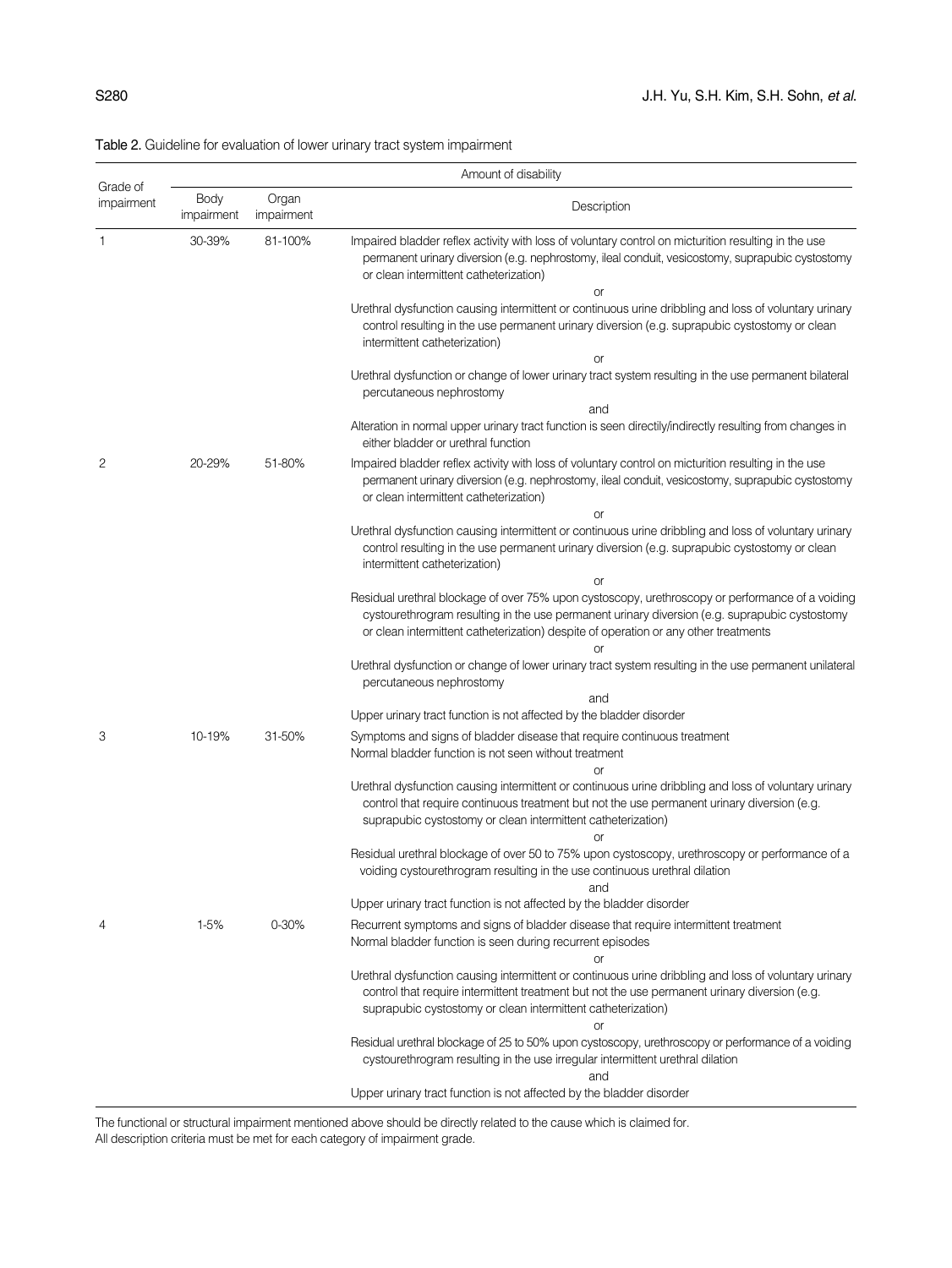| Grade of   | Amount of disability |                     |                                                                                                                                                                                                                |  |
|------------|----------------------|---------------------|----------------------------------------------------------------------------------------------------------------------------------------------------------------------------------------------------------------|--|
| impairment | Body<br>impairment   | Organ<br>impairment | Description                                                                                                                                                                                                    |  |
|            | 20-25%               | 41-60%              | Vaginal insertion is impossible. Degree is severe category in IIEF questionnaire, NPTM, vasoactive<br>agents induced CDU                                                                                       |  |
| 2          | 14-19%               | $21 - 40%$          | Vaginal insertion is possible, however there is severe difficulty in normal erection, ejaculation and<br>orgasm<br>Degree is over moderate category in IIEF questionnaire, NPTM, vasoactive agents induced CDU |  |
|            |                      |                     |                                                                                                                                                                                                                |  |
| 3          | 8-13%                | $0 - 20%$           | Vaginal insertion is possible, however there is a little difficulty in normal erection, ejaculation and<br>orgasm<br>Degree is mild category in IIEF guestionnaire, NPTM, vasoactive agents induced CDU        |  |
|            |                      |                     |                                                                                                                                                                                                                |  |

Table 3. Guideline for evaluation of penile impairment

Increase the percentages by 50% for men younger than 40 yr old, and decrease the percentages by 50% for men older than 65 yr old. IIEF, International Index of Erectile Function; NPTM, nocturnal penile tumescence; CDU, Color Doppler ultrasongraphy.

Table 4. Guideline for evaluation of scrotal impairment

|                        | Amount of disability |                     |                                                                                                                                                                             |  |
|------------------------|----------------------|---------------------|-----------------------------------------------------------------------------------------------------------------------------------------------------------------------------|--|
| Grade of<br>impairment | Body<br>impairment   | Organ<br>impairment | Description                                                                                                                                                                 |  |
|                        | 11-15%               | 41-60%              | Scrotum is entirely lost (over 90%)                                                                                                                                         |  |
| 2                      | $5 - 7%$             | $21 - 40%$          | Scrotum is almost lost (60-89%), the testicular function is normal, however, one testicle was moved<br>to outside of the scrotum or removed to preserve testicular function |  |
| 3                      | $1 - 3%$             | $0 - 20%$           | Testicular function is normal, however, location of the testicle is a little changed due to the scrotum<br>lost (30-59%)                                                    |  |

Increase the percentages by 50% for men younger than 40 yr old, and decrease the percentages by 50% for men older than 65 yr old.

#### Table 5. Guideline for evaluation of testis, epididymis and spermatic cord impairment

|                        | Amount of disability |                     |                                                                                                                                                                                                                                             |  |
|------------------------|----------------------|---------------------|---------------------------------------------------------------------------------------------------------------------------------------------------------------------------------------------------------------------------------------------|--|
| Grade of<br>impairment | Body<br>impairment   | Organ<br>impairment | Description                                                                                                                                                                                                                                 |  |
|                        | 13%                  | 41-60%              | Anatomical change of the testis, epididymis or spermatic cord<br>The signs and symptoms by disease of related organ remain, but continuous treatment is needed<br>No Function of semen or hormones                                          |  |
| 2                      | 7-12%                | $21 - 40%$          | Anatomical change of the testis, epididymis or spermatic cord<br>The signs and symptoms by diseases of related organ were remained, but continuous treatment<br>is needed<br>Analysis of semen or hormones is in abnormal range             |  |
| 3                      | $1-6%$               | $0 - 20%$           | Anatomical change of the testis, epididymis or spermatic cord<br>The signs and symptoms by disease of related organ remain, but continuous treatment is not needed<br>Analysis of semen or hormones is in normal range<br>Solitary testicle |  |

Increase the percentages by 50% for men younger than 40 yr old, and decrease the percentages by 50% for men older than 65 yr old.

# Symptoms and signs

Pain or enlargement of scrotum, testicular immobility, inappropriate testicle location, testicular masses, etc.

## Disorder grade

Objective techniques useful in evaluating scrotum function include, but are not limited to, observation, palpation, testicular examination, and scrotal ultrasound. (9)

Disorder is graded by scrotal pain or discomfort, architectural alteration of scrotum, the state of testicular function and the location of testicle.

# Guideline for evaluation of testis, epididymis and spermatic cord impairment (Table 5)

The testicles produce spermatozoa and synthesize male steroid hormones. The epididymis and spermatic cords trans-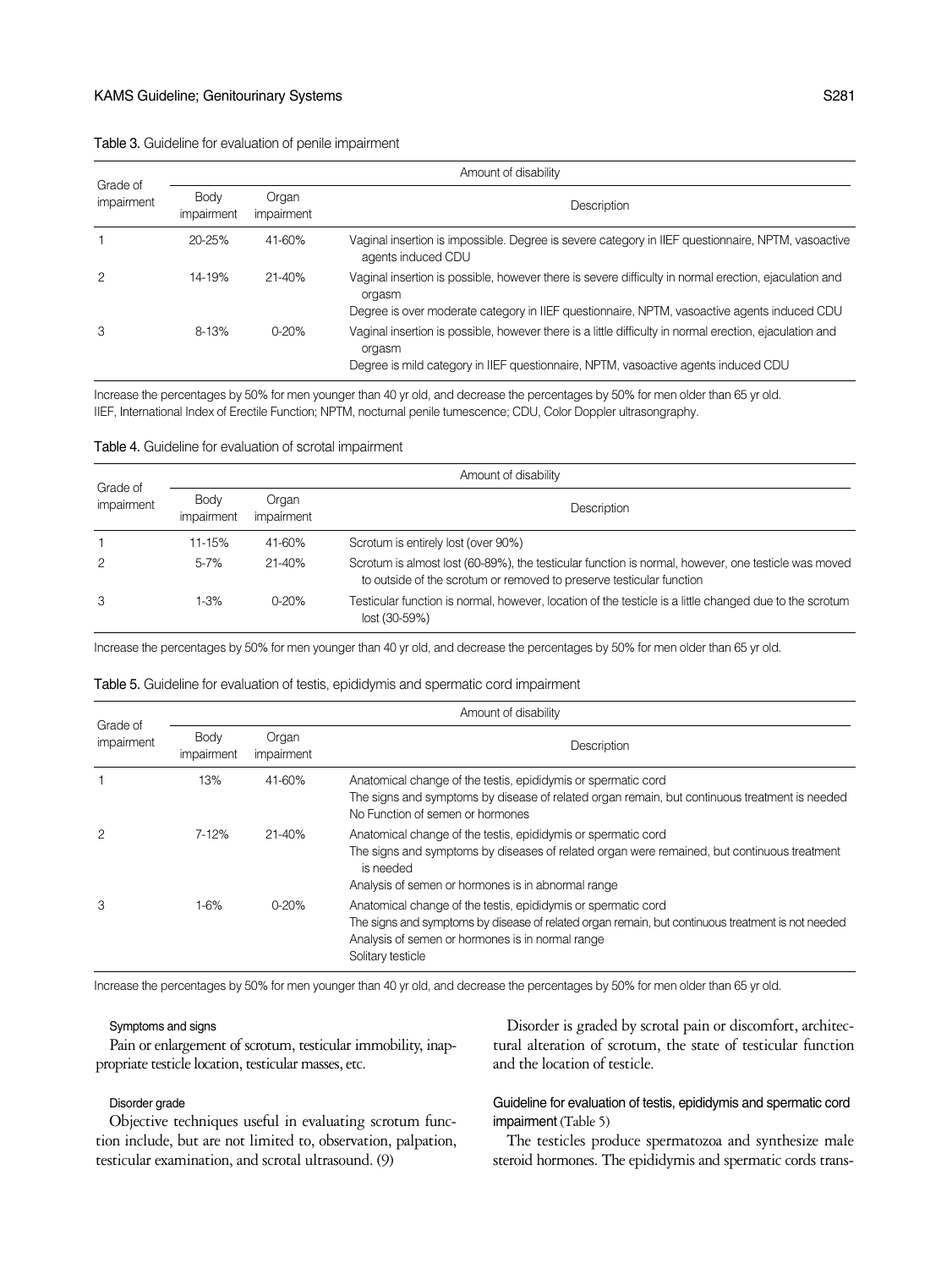|                        | Amount of disability |                     |                                                                                                                                                                                                   |  |
|------------------------|----------------------|---------------------|---------------------------------------------------------------------------------------------------------------------------------------------------------------------------------------------------|--|
| Grade of<br>impairment | Body<br>impairment   | Organ<br>impairment | Description                                                                                                                                                                                       |  |
|                        | 15%                  | 41-60%              | Sexual dysfunction or urinary incontinence by radical prostatectomy to treat prostatic cancer                                                                                                     |  |
| 2                      | 7-14%                | $21 - 40%$          | Abnormal function and anatomical change of prostate and seminal vesicle<br>Symptoms and signs related with prostate and seminal vesicle are severe and frequent<br>Continuous treatment is needed |  |
| 3                      | 1-6%                 | $0 - 20%$           | Abnormal function and anatomical change of prostate and seminal vesicle is remaining, however,<br>continuous treatment is not needed                                                              |  |

Table 6. Guideline for evaluation of prostate and seminal vesicle impairment

Increase the percentages by 50% for men younger than 40 yr old, and decrease the percentages by 50% for men older than 65 yr old.

| Grade of   | Amount of disability                |                                                                                                                                                                                                   |  |  |
|------------|-------------------------------------|---------------------------------------------------------------------------------------------------------------------------------------------------------------------------------------------------|--|--|
| impairment | Body impairment                     | Description                                                                                                                                                                                       |  |  |
|            | 26-35%<br>pregnancy rate 0%         | Loss of bilateral ovarian function before menopause<br>e.g.) Bilateral oophorectomy, ovarian failure due to infection, radiotherapy, chemotherapy, and<br>premature menopause                     |  |  |
| 2          | 16-25%<br>pregnancy rate 40%        | Symptoms and signs of ovulation disorder needs constant treatment<br>But, no abnormal findings in laparoscopy and hysterosalpingogram                                                             |  |  |
| 3          | $0 - 15%$<br>pregnancy rate 50-100% | e.g.) Polycystic ovarian syndrome<br>A patient has signs of ovarian disorder or deformation and does not need constant treatment<br>$\Omega$<br>A patient has one ovary which has normal function |  |  |
|            |                                     | e.g.) Unilateral or bilateral ovarian cystectomy, Unilateral oophorectomy                                                                                                                         |  |  |

The degree of impairment is modified according to age.

port the spermatozoa.

# Symptoms and signs

Local or referred pain, tenderness and change in size, contour, position, and texture, testicular hormones and seminal fluid abnormalities, size and textural changes, testicular, epididymal, and spermatic cord function disturbances, etc.

#### Disorder grade

Objective techniques useful in evaluating testicular, epididymal, and spermatic cord function include, but are not limited to, vasography, ultrasound, spermatic arteriography and venography, biopsy, semen analysis, and clomiphene stimulation test, gonadotropin releasing hormone (GnRH) stimulation test, and human chorionic gonadotropin stimulation test (9).

Disorder is graded by testicular symptoms or signs, architectural alteration of testis, epididymis or spermatic cord, the need of continuous treatment, analysis of semen or hormone.

The solitary testicle is recognized as third grade.

# Guideline for evaluation of prostate and seminal vesicle impairment (Table 6)

The prostate and seminal vesicles provide the appropriate nutrition, environment, and transport for spermatozoa and semen. Impairments associated with urinary functions of the parts of the urethra involved with the prostate are discussed in the lower urinary tract system.

#### Symptoms and signs

Local or referred pain, tenderness, oligospermia, hemospermia, urinary tract abnormalities, etc.

#### Disorder grade

Objective techniques useful in evaluating prostate and seminal vesicle function include, but are not limited to, urography, endoscopy, prostatic ultrasonography, vasography, biopsy, prostate secretion examination, magnetic resonance imaging (MRI), and hormone excretion pattern analysis (10).

Disorder is graded by the function of prostate and seminal vesicle, symptoms or signs related to prostate and seminal vesicle disease and the need of continuous treatment.

Sexual dysfunction or urinary incontinence by radical prostatectomy to treat prostatic cancer is recognized as first grade.

# Guideline for evaluation of female reproductive organ impairment

The female reproductive organs include the vulva, vagina, cervix, uterus, fallopian tubes, and ovaries. Impairment of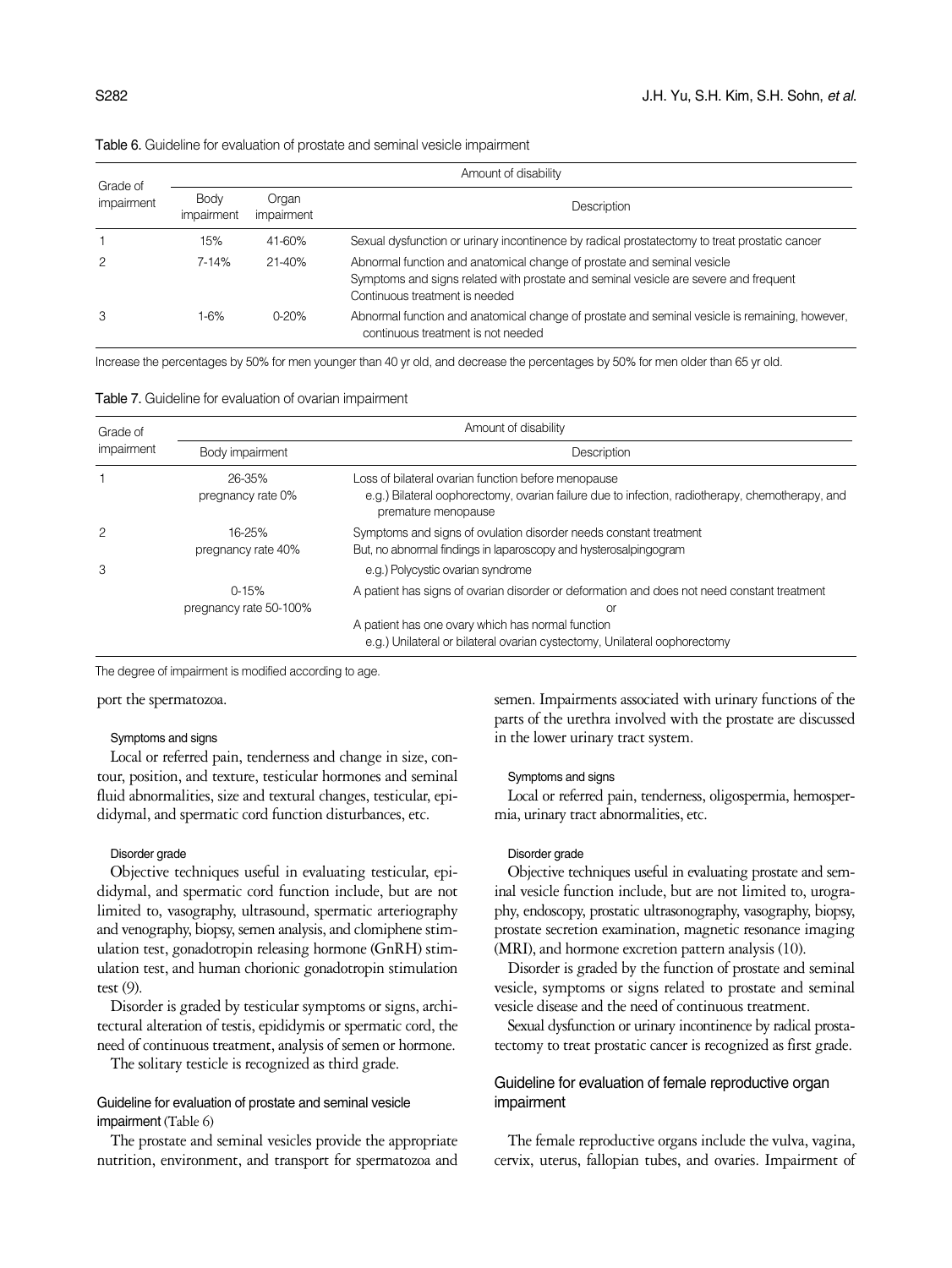# KAMS Guideline; Genitourinary Systems S283

| Table 8. Guideline for evaluation of uterine tube impairment |
|--------------------------------------------------------------|
|--------------------------------------------------------------|

| Grade of<br>impairment | Amount of disability                |                                                                                                                                                                                                                                                                                  |  |  |
|------------------------|-------------------------------------|----------------------------------------------------------------------------------------------------------------------------------------------------------------------------------------------------------------------------------------------------------------------------------|--|--|
|                        | Body impairment                     | Description                                                                                                                                                                                                                                                                      |  |  |
|                        | 26-35%<br>pregnancy rate 0%         | Bilateral tubal agenesis or loss of bilateral tubes before menopause, not restorable by operation<br>e.g.) tubal agenesis in Mullerian agenesis, bilateral salpingectomy due to tubal pregnancy                                                                                  |  |  |
| 2                      | 26-35%<br>pregnancy rate 30%        | Bilateral tubal occlusion or loss of bilateral tubes before menopause<br>Restorable by operation<br>e.g.) Bilateral tubal obstruction due to infection, bilateral tubal occlusion following tubal ligation                                                                       |  |  |
| 3                      | 16-25%<br>pregnancy rate 50%        | A patient has signs of tubal deformation and needs constant treatment<br>But, tube(s) is (are) patent in laparoscopy and hysterosalpingogram<br>e.g.) tubal adhesion, hydrosalpinx                                                                                               |  |  |
| $\overline{4}$         | $0 - 15%$<br>pregnancy rate 50-100% | A patient has signs of tubal deformation and does not need constant treatment<br><sub>O</sub> r<br>A patient has one tube which has normal function before menopause<br>e.g.) Unilateral salpingectomy due to tubal pregnancy<br>After chemotherapy in tubal pregnancy treatment |  |  |

The degree of impairment is modified according to age.

Table 9. Degree of impairment modification according to age

|  |  | Table 10. Guideline for evaluation of uterine impairment |  |  |  |
|--|--|----------------------------------------------------------|--|--|--|
|--|--|----------------------------------------------------------|--|--|--|

| Age(yr)   | Delivery | Sexual function |
|-----------|----------|-----------------|
| 20-34     | 100%     | 100%            |
| $35 - 44$ | 60%      | 80%             |
| $45 - 50$ | 20%      | 70%             |
| Above 51  | 0%       | 50%             |

female reproductive organs is strongly influenced by ovarian function which changes with aging. Physiologic changes, before and after menopause, are very important when evaluating and estimating female reproductive organ impairment.

# Guideline for evaluation of fallopian tube and ovary impairment (Table 7, 8)

The Fallopian tubes transport ova, and spermatozoa. The ovaries develop and release ova and secrete sex and reproductive hormones.

#### Symptoms and signs

Vaginal bleeding or discharge, fallopian tube stenosis or obstruction, abnormal morphologic characteristics, pelvic masses or neoplasia, absent, infrequent, or abnormal ovulation, abnormal hormone secretion, menstrual dysfunction, etc.

# Disorder grade

Objective techniques useful in evaluating fallopian tube and ovarian function include, but are not limited to, cervical and vaginal cytologic smears, pelvic roentgenography, hysterosalpingography, ovarian biopsy, blood and urine hormonal assays, ultrasonogram, computed tomography, magnetic resonance imaging, laparoscopy, and basal body temperature studies.

Disorder is graded by symptoms or signs related to vulva

| Grade              | Amount of disability    |                          |                                                           |  |
|--------------------|-------------------------|--------------------------|-----------------------------------------------------------|--|
| of impair-<br>ment | Body<br>impair-<br>ment | Organ<br>impair-<br>ment | Description                                               |  |
|                    | 20%                     | 46-100%                  | The impairment of pregnancy potential<br>is 46 to 100%    |  |
| 2                  |                         | $9-17\%$ 31-45%          | The impairment of pregnancy potential<br>is 31 to 45%     |  |
| З                  | $1 - 7%$                | 15-30%                   | The impairment of pregnancy potential<br>is 15 to 30%     |  |
| 4                  | $0\%$                   | $-15%$                   | The impairment of pregnancy potential<br>is less than 15% |  |

The degree of impairment is modified according to age.

or vaginal disease, the need of continuous treatment, the possibility of delivery or sexual intercourse.

The degree of impairment is modified according to age (Table 9).

#### Guideline for evaluation of uterus and cervix impairment (Table 10)

The most important function of uterus is to maintain pregnancy. Impairment of uterine corpus and cervix may have an effect on the maintenance of pregnancy. Because maternal age is also an important factor for pregnancy, it is strongly recommended to consider in assessing uterine function. In this part, we excluded fertility disadvantage related to ovarian function which is shown by menstrual dysfunction. Uterine impairment is confined to organ impairment rate. Diagnostic tools for assessing uterine impairment are listed in Table 11.

We calculated final uterine impairment by multiplying the rate of age-related uterine impairment and the rate of diseaserelated uterine impairment (Table 12).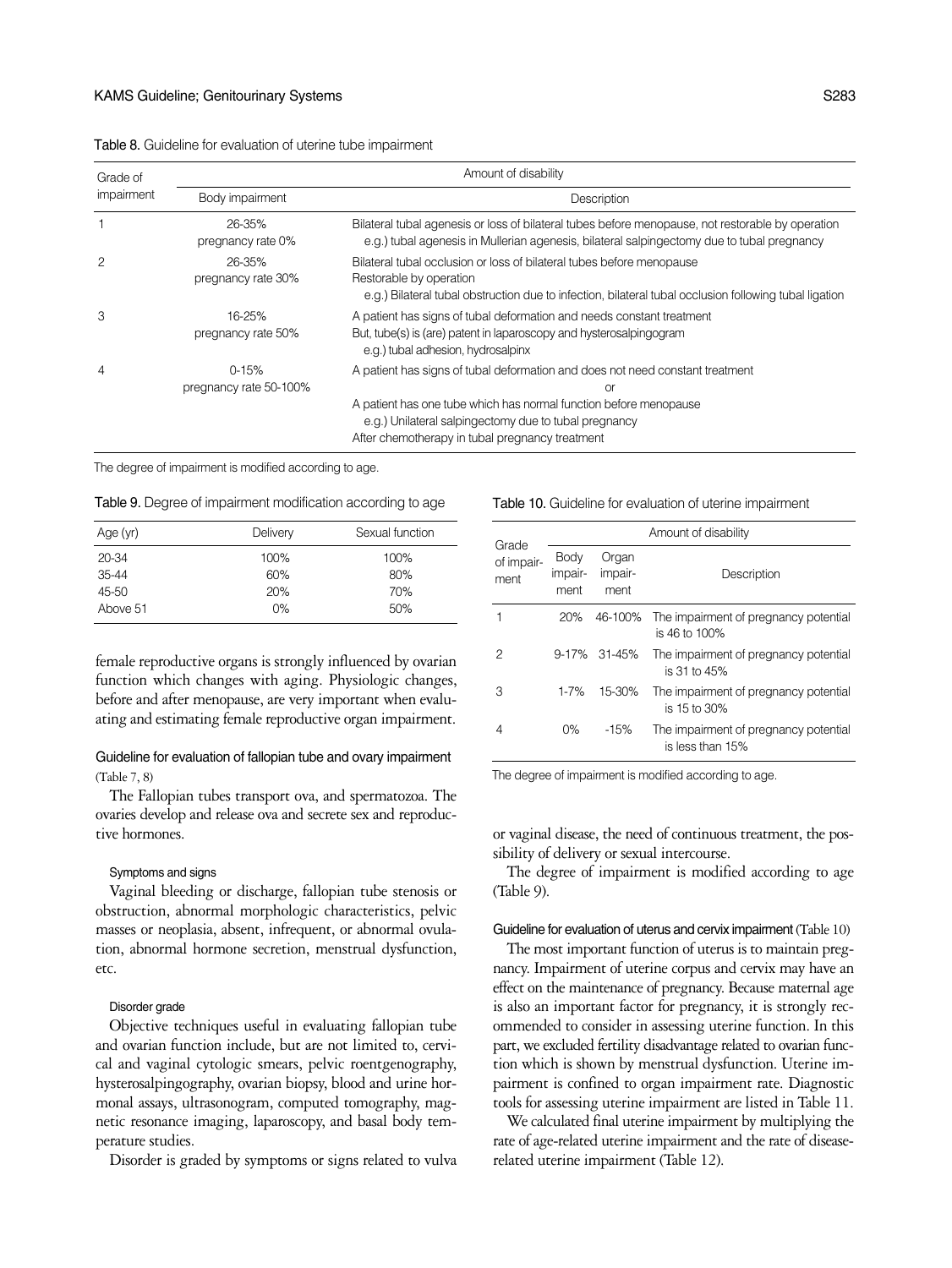# Symptoms and signs

Women with uterine impairment do not show specific symptoms and signs. Most of them visit a hospital due to menstrual dysfunction and infertility. The others are women who experienced hysterectomy because of uterine myoma or cancer.

# Disorder grade (Table 10)

Disorder is graded by percentage of pregnancy potential.

Disorder is graded by percentage of pregnancy potential.

If women have more than one morbid conditions of uterus, the sum of the rate of disease-related uterine impairment is considered as her total impairment rate. When it exceeds 100%, 100% is considered as her total diseases-related uterine impairment rate. The only exception is a case of hysterectomy. In this case, 100% impairment is assigned regardless of women's age.

If the degree of uterine impairment is changed (for example, in cases of hysterectomy, septostomy, or adhesiolysis), it should be reassessed.

Guideline for evaluation of female external genitalia impairment (Table 13, 14)

The vulva has cutaneous, sexual, and urinary functions. Urinary function is discussed in the urinary system. The vagina

| Table 11. Diagnostic tools for assessing uterine impairment |  |  |
|-------------------------------------------------------------|--|--|
|                                                             |  |  |

| Diseases                                                           | Diagnostic methods                                                                                                                                |
|--------------------------------------------------------------------|---------------------------------------------------------------------------------------------------------------------------------------------------|
| Congenital anomaly                                                 | Hysteroscopy (or hysterosalpingography)<br>and laparoscopy                                                                                        |
| Incompetent internal os<br>of cervix                               | History*                                                                                                                                          |
| Uterine synechiae<br>Myoma<br>Adenomyosis<br>Polyp<br>Hysterectomy | Hysteroscopy or hysterosalpingography<br>Ultrasonography, CT, or MRI<br>Ultrasonography, CT, or MRI<br>Hysteroscopy<br>Reviews of medical records |

\*, Women experienced at least one pregnancy loss which was related to painless cervical dilatation during the 2nd or 3rd trimester of pregnancy.

has a sexual function and also serves as a birth passageway. The clitoris is an erectile organ that has an important role in sexual functioning.

# Symptoms and signs

Sensation alteration or loss, lubrication loss, partial or complete absence of vulva and vagina, vulvovaginitis, vulvitis, vaginitis cicatrization, ulceration, stenosis, atrophy or hypertrophy, neoplasia or dysplasia, difficulties with sexual intercourse, urination, or vaginal delivery, underlying perineal structure support defect, etc.

# Disorder grade

Vulvar and vaginal impairment evaluation is divided into two guides in terms of delivery or sexual function.

Table 12. The rate of age (year)-related loss of pregnancy potential and disease-related loss of pregnancy potential

| The rate of age (year)-related loss of pregnancy potential   |
|--------------------------------------------------------------|
| Age of 20 to 34: 0%                                          |
| Age of 35 to 39: 20%                                         |
| Age of 40 to 44: 30%                                         |
| Age of 45 to 49: 50%                                         |
| Age of more than 50: 100%                                    |
| The rate of disease-related loss of pregnancy potential      |
| Uterine anomaly                                              |
| Didelphys: 20%                                               |
| Unicornuate uterus: 30%                                      |
| Bicornuate uterus: 20%                                       |
| Septate uterus: 30%                                          |
| Arcuate uterus: 20%                                          |
| Incompetent internal os of cervix: 50%                       |
| Uterine synechiae                                            |
| Mild: $20\%$                                                 |
| Moderate: 40%                                                |
| Severe: 80%                                                  |
| Uterine myoma or adenomyosis (at least one of more than 5 cm |
| myoma in diameter): 10%                                      |
| Uterine polyp: 20%                                           |
| Hysterectomy, total or subtotal: 100%                        |

Table 13. Guideline for evaluation of vulva and vagina impairment in terms of delivery

| Grade of<br>impairment | Amount of disability |                     |                                                                                                                                                          |  |
|------------------------|----------------------|---------------------|----------------------------------------------------------------------------------------------------------------------------------------------------------|--|
|                        | Body<br>impairment   | Organ<br>impairment | Description                                                                                                                                              |  |
|                        | 20%                  | 100%                | Vulvar or vaginal disease or deformity symptoms and signs require continuous treatment<br>and<br>Vaginal delivery not possible if premenopausal          |  |
| 2                      | $9 - 17%$            | 60%                 | Vulvar or vaginal disease or deformity symptoms and signs require continuous treatment<br>and<br>Limited potential for vaginal delivery if premenopausal |  |
| 3                      | $1 - 7%$             | 30%                 | The impairment of pregnancy potential is less than 15%                                                                                                   |  |

The degree of impairment is modified according to age.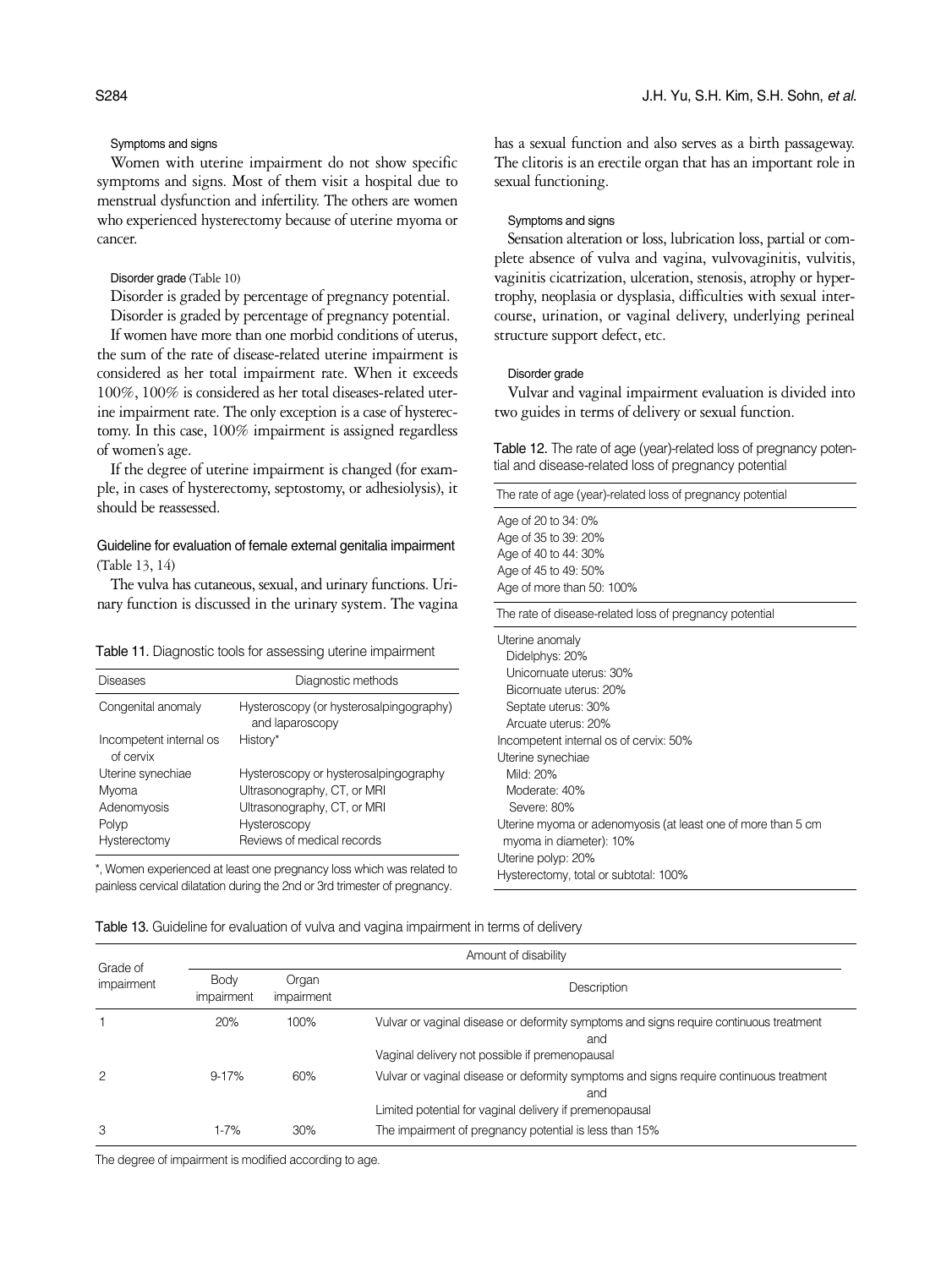Disorder is graded by symptoms or signs related to vulvar or vaginal disease, the need of continuous treatment, the possibility of delivery or sexual intercourse.

The degree of impairment is modified according to age (Table 9).

# **DISCUSSION**

In the United States, the American Medical Association's Guides (4) to the evaluations of permanent impairment have been developed and are the most commonly used source for assessing and rating an individual's permanent impairment. Even though we referred the AMA's guideline 5th edition (4) as a model, we also tried to make our own which would fit more for Korean people.

Needless to say, the ideal evaluation of impairment should depend entirely on objective findings of the patients. However, the reality is different. We just try to use more objective tools in the evaluation. And physicians could determine the rating in a comprehensive way using subjective and objective findings. We are afraid that the determination of the rating would be somewhat different depending on physicians, especially in patients with voiding dysfunction and sexual dysfunction.

#### Evaluation of upper urinary tract system impairment

Originally, the first Korean version of the Guideline to the Evaluation of Permanent Renal Impairment (11) was based on the guideline similar to that published by American Medical Association (4). The revised second Korean version of the Guideline to the Evaluation of Permanent Renal Impairment offers several following features.

First, we simplified grading instructions to promote consistent scoring of impairment ratings and to minimize the bias among physicians. In the previous edition, grading system was complex and complicated.

We unify these three groups (Table 15) into one group (Table 1) with deleting relatively mild symptoms and signs, such as edema, hematuria or proteinuria and renal osteodystrophy. We also clarified the definition of symptoms and signs, such as "renal anemia" as hemoglobin  $\leq 10$  gm/dL and "severe hypertension'' as diastolic blood pressure ≥110mmHg (12).

We changed methods for measuring renal function to Ccr and serum Cr level from blood urea nitrogen (BUN), Ccr and serum Cr level in the previous version. Serum Cr is the most widely used marker for GFR (13). BUN is affected by state of hydration, catabolism and liver disease. Ccr is a more accurate measure, however, there are many clinical settings where a Ccr is not available, and decisions concerning drug dosing must be based on the serum Cr. A formula that accounts for age-related decreases in GFR, body weight, and sex and allows an estimate of Ccr in men has been described by Cockcroft-Gault (12):

Table 15. Symptom and signs of chronic renal disability in the previous guideline

| Group I: severe symptoms and signs<br>Uremic pericarditis (more than moderate degree on echocardiography)<br><b>Bleeding tendency</b><br>Uremic central nervous system abnormality (confusion, disorienta-<br>tion, seizure)                                         |
|----------------------------------------------------------------------------------------------------------------------------------------------------------------------------------------------------------------------------------------------------------------------|
| Group II: moderate symptoms and signs<br>Uremic peripheral neuropathy<br>Uremic gastroenteritis<br>Fluid and Electrolyte imbalance<br>Renal osteodystrophy on radiologic examination<br>Renal anemia<br>Metabolic acidosis<br>Severe hypertension<br>Uremic pruritus |
| Group III: mild symptoms and signs<br>Persistent hypertension or edema<br>Persistent microscopic hematuria or proteinuria                                                                                                                                            |

Table 14. Guideline for evaluation of vulva and vagina impairment in terms of sexual function

| Grade of<br>impairment | Amount of disability |                     |                                                                                                      |  |
|------------------------|----------------------|---------------------|------------------------------------------------------------------------------------------------------|--|
|                        | Body<br>impairment   | Organ<br>impairment | Description                                                                                          |  |
|                        | 20%                  | 100%                | Vulvar or vaginal disease or deformity symptoms and signs require continuous treatment<br>and        |  |
|                        |                      |                     | Sexual intercourse not possible                                                                      |  |
| $\overline{c}$         | $9 - 17%$            | 60%                 | Vulvar or vaginal disease or deformity symptoms and signs require continuous treatment<br>and        |  |
|                        |                      |                     | Sexual intercourse possible only with some degree of difficulty                                      |  |
| 3                      | $1 - 7%$             | 30%                 | Vulvar or vaginal disease or deformity symptoms and signs do not require continuous treatment<br>and |  |
|                        |                      |                     | Sexual intercourse possible                                                                          |  |

The degree of impairment is modified according to age.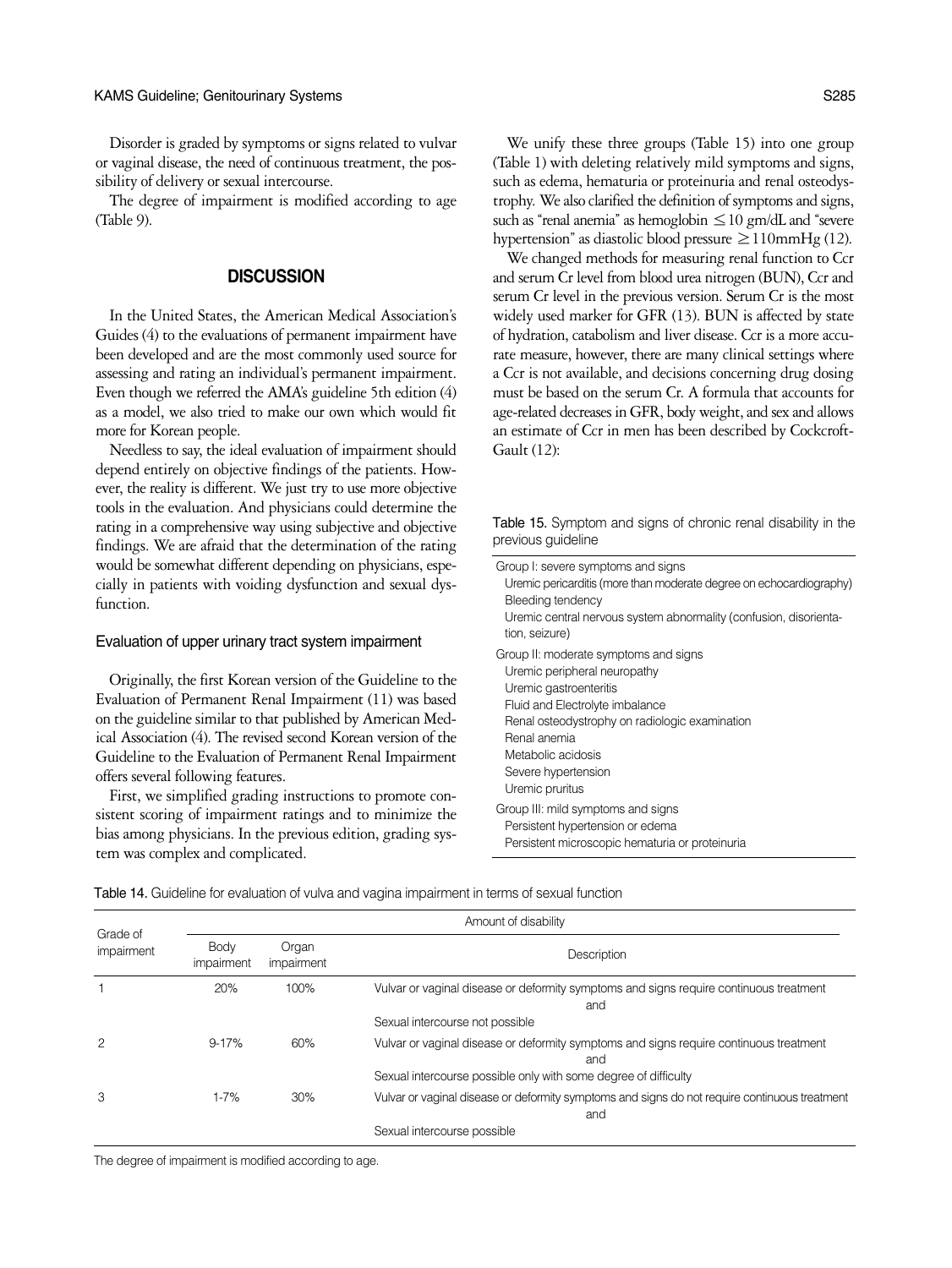Table 16. Grading of renal dysfunction in the previous guideline

| Methods    | Unit   | Mild               | Moderate            | Severe          |
|------------|--------|--------------------|---------------------|-----------------|
| Ccr        | mL/min | $20 \leq Ccr < 50$ | $10 \leq Ccr < 20$  | Ccr<10          |
| Scr        | mg/dL  | $4 \leq$ Scr $<$ 7 | $7 \leq$ Scr $<$ 10 | $10$ $\leq$ Scr |
| <b>BUN</b> | ma/dL  | $20 \leq BUN < 50$ | 70≤BUN<100          | $100 \leq B$ UN |

Ccr, Creatinine clearance; Scr, Serum creatinin; BUN, Blood urea nitrogen.

#### Creatinine clearance (mL/min)=

(140-age in year)  $\times$  lean body weight (kg) ( $\times$  0.85 in women) plasma creatinine (mg/dL)  $\times$  72

In children, creatinine clearance can be estimated by Schwartz formula (14):

Creatinine clearance (mL/min/1.73 m<sup>2</sup>)= $\kappa \times$ height (cm)/ serum creatinine (mg/dL)

(κ: 0.55 for children and adolescent females, 0.7 for adolescent males)

We simplified grading instructions for physicians to judge grade by either renal dysfunction or symptoms and signs, but not by both of them.

Second, we extended three grades (Table 16, 17) into four grades (Table 1) to accommodate diversity of renal impairment. We place chronic dialysis patients into the first grade and renal transplant patients into the third grade.

Third, we added new guideline for pediatric patients with permanent renal impairment, because normal serum Cr and Ccr are different according to age or body surface area of pediatric patients. We also added criteria of severe hypertension in pediatric patients in "Symptom and Signs of Chronic Renal Disability" (Diastolic pressure in child  $\geq$  95 percentile of normal diastolic blood pressure of same age).

#### Evaluation of lower urinary tract system impairment

We developed a system with special attention paid to the following points.

First, impairment grades for bladder and urethral dysfunction is incorporated. This is based on the fact that not all impairments of the lower urinary tract could be objectively demonstrated. The sole use of strict objective criteria with numerical values has a high possibility of masking actual impairments as normal findings or vice versa. An appropriate combination of both objective and subjective results is incorporated in deciding the final impairment grade to better reflect the actual degree of impairment.

Second, changes to the upper urinary tract and use of urinary diversions are incorporated in the decision of an impairment grade.

Third, a number of causes of artifact in cystometry must be recognized. There are technical issues such as pressure measurement artifacts (the presence of air bubbles, kinked tubing, incorrect placement, migration of the pressure catheters) Table 17. Degree of renal disability in the previous guideline

| 1st degree: One or more symptom and signs in Table 15 group I<br>and One or more severe renal dysfunction in Table 16    |
|--------------------------------------------------------------------------------------------------------------------------|
| 2nd degree: Two or more symptom and signs in Table 15 group II and<br>One or more moderate renal dysfunction in Table 16 |
| 3rd degree: One or more symptom and signs in Table 15 group III and<br>One or more mild renal dysfunction in Table 16    |

and infusion rate artifacts (especially in neurogenic bladder) and patient-related issues, including lack of cooperation, outlet incompetence, and vesicoureteral reflux. If the bladder outlet is incompetent, urine may leak around the filling catheter and a low bladder compliance may not be diagnosed because the bladder is never adequately filled (spinal dysraphism, severe intrinsic sphincter deficiency [ISD] in an older woman, etc) (15). In this scenario, cystometry may not be the main role in rating permanent impairment of lower urinary tract system. So the findings of urodynamic study are not considered in lower urinary tract impairment evaluation.

## Evaluation of male reproductive system impairment

It is difficult to exactly evaluate the ratio of impairment of organ function induced by trauma or disease, because all dysfunctions are not exposed to outside of the body. The impact of erectile dysfunction would be greatly different depending on age, marital status and occupation, etc. Erectile dysfunction is less important in old ages than in young ages. For example, the penis is not vital organ and is not needed at work, but erectile function in young patients who are sexually active is very important. Therefore, in the guideline, we added the 50% of the score expected in patients under 40 yr old, whereas we substracted the 50% of the score expected in patients over 65 yr old. We hope that the evaluation of the genital organ impairment should be reevaluated in the future, since the living standard of Korean people is getting better.

In the guideline of impairment of genital organ function, some symptoms and signs are quantitatively evaluated by medical instruments, laboratory examinations or questionnaires, however, others would not be quantitatively evaluated by the same tools. Therefore, doctor's bias may distort the evaluation. In opposite view, some symptoms and signs are subjectively made by patients. Nevertheless, doctors can not deny patient's symptoms such as erectile dysfunction or orgasmic dysfunction.

### Evaluation of female reproductive system impairment

We revised the female reproductive system with special attention paid on the following points. First, impairment of female reproductive system function is influenced by age, especially women in child-bearing age. Therefore, we consider